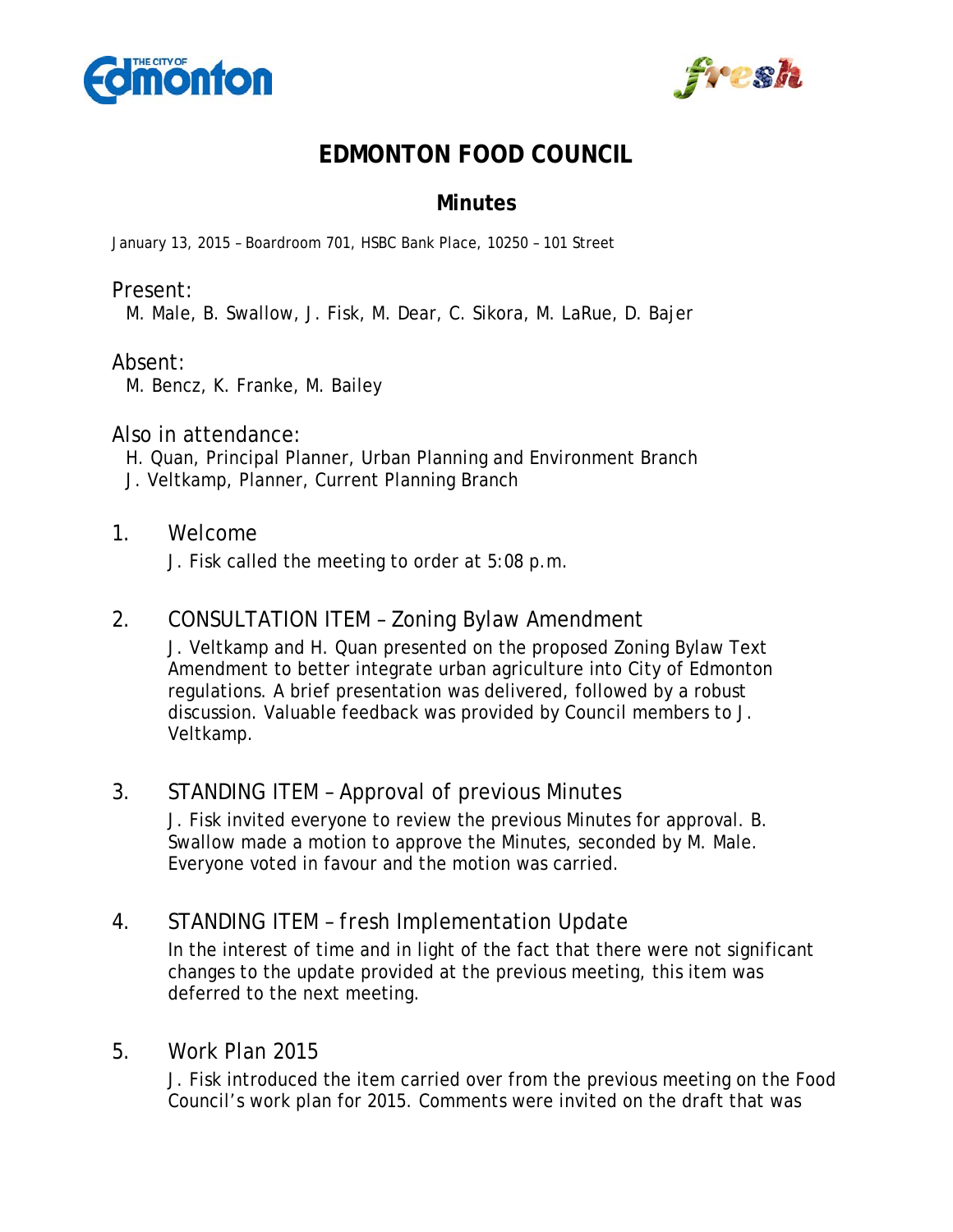



circulated via email. After some conversation regarding components of the plan, it was proposed that there is capacity to add to the work plan a piece on assisting Administration in the development of an evaluation framework, including an analysis of the progress and ongoing relevance of *fresh*. A number of Council members offered to support this new work plan component as a working group. Everyone agreed to the addition and the work plan was approved for submission to Administration. H. Quan agreed to arrange a meeting for the new working group and to edit and finalize the work plan.

## 6. Succession Planning – Governance Committee Report

J. Fisk introduced the item and summarized the meeting that was held by the Governance Committee on January 9, 2015. The process for recruitment was confirmed and a timeline was shared. The proposed date for the call for applications is February 1. Recruitment will be undertaken with support from Administration. It is anticipated that new members would be appointed in late spring and spend time with current and outgoing members in June prior to formally joining the Council in September. A number of marketing and promotional needs were identified, as well as volunteers to support those efforts.

## 7. Regular Meetings Structure

J. Fisk introduced the discussion item to explore a change to the structure of Food Council meetings. J. Fisk invited members to share thoughts on how to make meetings more engaging, improve efficiency and attendance. A thorough conversation developed with comments and suggestions from various members. It was subsequently agreed that rather than meeting monthly, the Council would instead trial quarterly meetings that were longer in duration and more substantial in content. If quarterly meetings do not improve the efficiency, attendance and working environment of the Council, another option would be explored. Special consultation meetings, committees and working groups will still meet whenever necessary. Regular administrative business and housekeeping issues could be dealt with via email. As such, the next meeting was scheduled for March 26 from 4:00 – 8:00 p.m. H. Quan agreed to arrange the next meeting.

#### 8. Annual Report 2014

J. Fisk introduced the item. Revised drafts were shared and members were given a moment to review them and propose edits. Time did not permit a lengthy discussion. D. Bajer made a motion to approve the most recent version. M. LaRue seconded the motion and everyone agreed. The motion was carried. H. Quan agreed to make the necessary changes to prepare the report for public consumption.